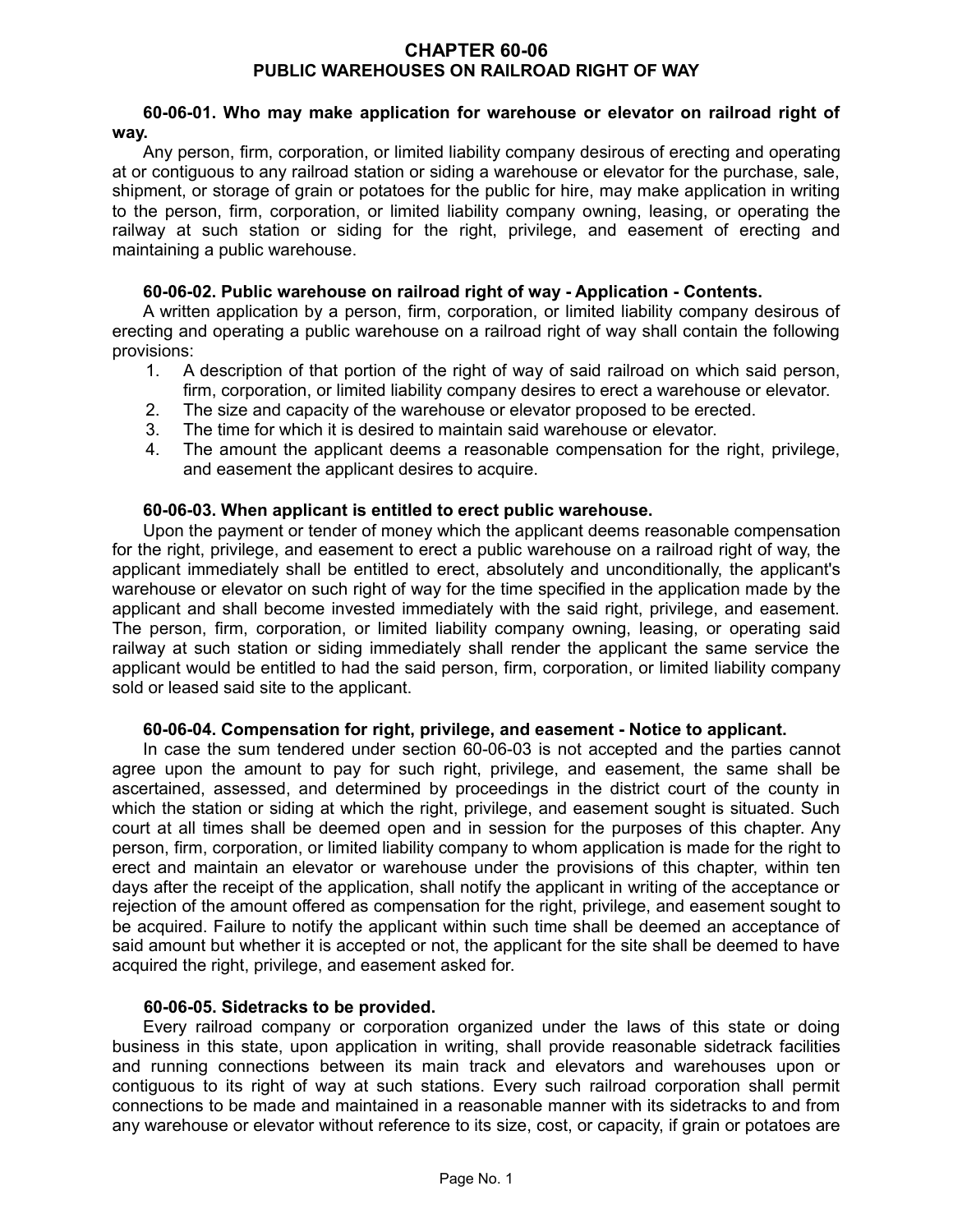or may be stored. The railroad company is not required to construct or furnish any sidetracks except upon its own land or right of way. Such elevators and warehouses may not be constructed within one hundred feet [30.48 meters] of any existing structure and must be at safe fire distance from the station buildings so as not to conflict essentially with the safe and convenient operation of the road. If stations are ten miles [16.09 kilometers] or more apart the railroad company, if required so to do by the commissioner, shall construct and maintain a sidetrack for the use of shippers between such stations.

## **60-06-06. Penalty for violation of applicant's rights.**

Repealed by S.L. 1975, ch. 106, § 673.

## **60-06-06.1. Determination - Expenses.**

Any party may petition the commissioner to determine rights governed under this chapter. The commissioner shall determine the matter in accordance with chapter 28-32 and the parties' rights of appeal are as limited by chapter 28-32. The value of a leaseholder's improvements may not be considered in determining a reasonable lease rate or selling price. The parties to such a proceeding shall pay the expenses of the proceeding, as determined by the commissioner, directly to the entities owed. The commissioner may adopt rules to carry out this section.

## **60-06-07. Procedure in district court by applicant.**

Proceedings in district court shall be instituted and carried on as follows:

- 1. The corporation to which the application for the right to maintain and operate an elevator or warehouse on the railroad right of way is made shall present to and file with the district court a petition in writing and under oath specifying and describing:
	- a. The right, privilege, and easement sought and attained.
	- b. The time for which the same was sought and attained.
	- c. The fact that the parties to the proceedings are unable to agree upon the amount of the compensation therefor.
- 2. A copy of the application for such privilege shall be attached to said petition and thereupon the court at once by its order in writing shall fix a place and a time, not more than twenty days thereafter, where and when the court will try such proceeding and determine the amount of such compensation.
- 3. A certified copy of this order shall be served at least fifteen days before the time so fixed upon the party who sought and attained the right, privilege, and easement, as a summons is served in a civil action in said court. Such service when made shall be ample notice to and summons for the party so served to appear and join in the proceedings and shall give the court full jurisdiction over the party against whom the proceedings are instituted and the property involved in the proceedings.

#### **60-06-08. Procedure on trial.**

At the time and place fixed for determining the compensation for an applicant's right, privilege, and easement, the court shall proceed immediately to try said matter, without a jury, if the parties consent. If they do not consent and if the time and place fixed for said hearing is at a general or special term of said court where a petit jury has been summoned, the court shall proceed to a hearing of such matter with a jury. In case said proceedings are made returnable at any time other than at a term where a petit jury shall have been summoned, the court shall make an order requiring the selection of twenty-four jurors. Such jury shall be drawn and selected in the manner provided by law for the drawing of jurors for general terms of the district court. From the jurors so returned, a jury shall be selected the same as in civil actions and the trial shall proceed after the manner of trials in civil actions.

#### **60-06-09. Election of gross sum or annual rental.**

The court or jury, as the case may be, shall find and assess compensation both in the form of an annual rental and in the form of a gross sum for the right, privilege, and easement sought.